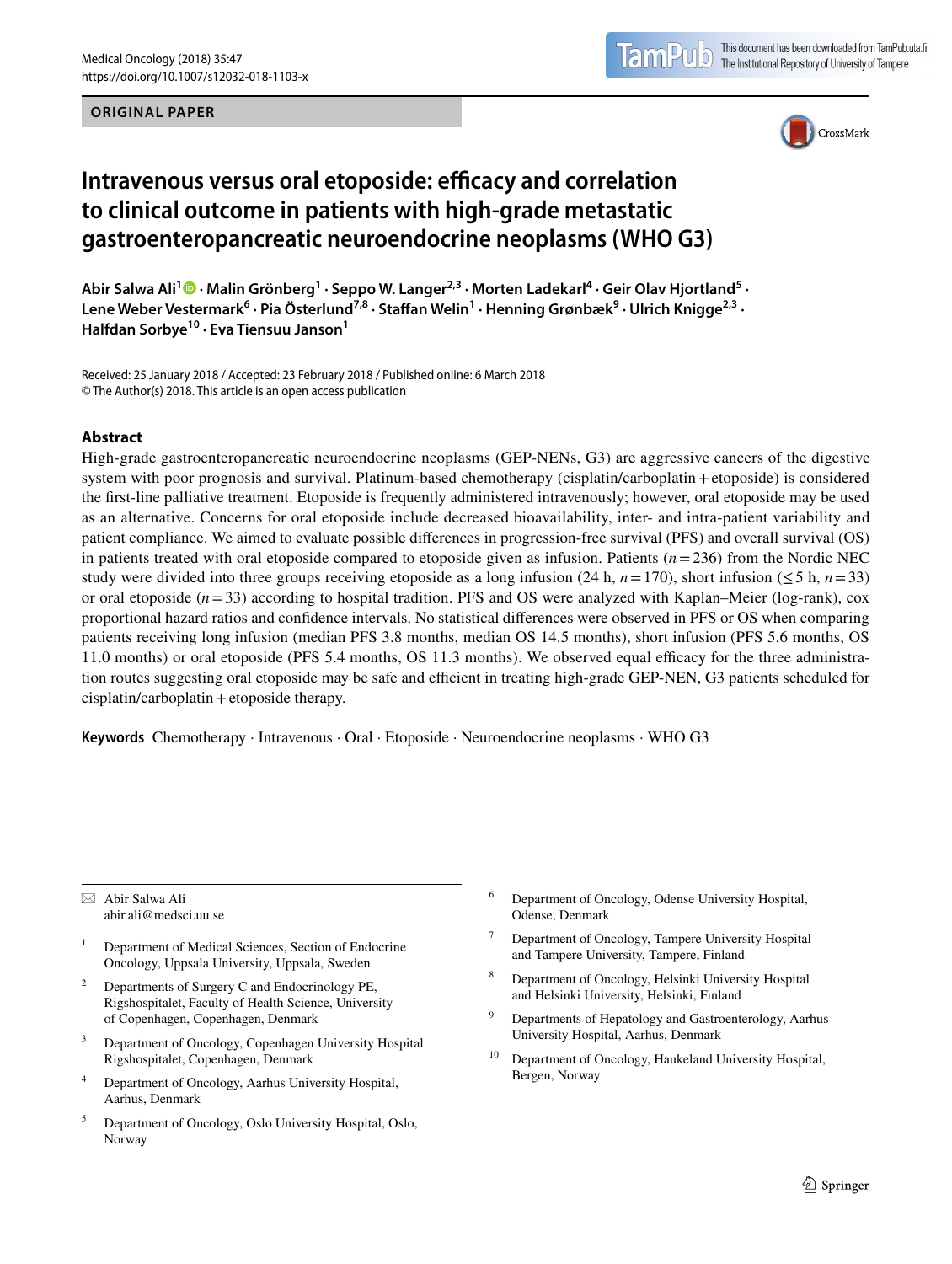## **Introduction**

Gastroenteropancreatic neuroendocrine neoplasms (GEP-NENs) with proliferation index  $(Ki67) > 20\%$  and/or mitoses  $>$  20 per 2 mm<sup>2</sup> are aggressive tumors that belong to the Grade 3 (G3) group in the WHO classifcation of tumors of the digestive system with an expected 5-year survival of  $16\%$  [[1–](#page-5-0)[3](#page-5-1)]. The majority of these tumors are characterized as poorly diferentiated and called neuroendocrine carcinomas (NECs) although a subgroup of welldiferentiated G3 tumors has been recognized recently [[4](#page-5-2)]. In the most recent WHO classifcation, pancreatic well-differentiated NENs G3 are denoted pancreatic NET-G3 [[5](#page-5-3)].

GEP-NENs G3, excluding pulmonary NENs, account for approximately 50% of all NENs G3 with primary tumors in esophagus, stomach, pancreas, colon and rectum. However, they present with cancer of unknown primary (CUP) in 30% of the cases [[6](#page-5-4)]. An increase in incidence has been observed during the last years. However, treatment efficacy does not seem to improve at the same rate [[3,](#page-5-1) [7\]](#page-5-5). In the Nordic NEC study of 305 patients, median overall survival (OS) was 11 months for patients treated with chemotherapy and 1 month for untreated patients. Pancreatic tumors showed a median OS of 15 months, while rectal and colon tumors had median OS of 10.0 and 8 months, respectively, indicating that OS difers with pri-mary tumor location [[6,](#page-5-4) [8](#page-5-6)]. Other reported factors indicating a better prognosis are Ki67 index <55%, normal serum lactate dehydrogenase (LDH) and platelet count as well as good performance status [[6\]](#page-5-4).

Platinum-based combination chemotherapy with cisplatin/carboplatin and etoposide is the frst-line treatment for GEP-NENs [[9](#page-5-7), [10](#page-5-8)]. This treatment regimen has been agreed upon and is used by the Nordic, European and North American Societies of neuroendocrine tumors [[11](#page-5-9)–[13\]](#page-5-10). Clinical practices on route of administration of etoposide for these GEP-NEN patients difer and are mainly due to hospital specifc recommendations.

Chemotherapy has for years been given through an intravenous (IV) route of administration for a variety of cancers although there has been a rise in oral anticancer drugs [[14\]](#page-5-11). There is a general perception that anticancer drugs are best given intravenously but this has been challenged by the development of new formulations of drugs with increased stability and bioavailability. The growing number of alternatives in oral formulations is giving rise to a shift in attitudes and practices but still concerns remain [[14](#page-5-11), [15](#page-5-12)].

IV administration of etoposide holds several advantages. The ability of etoposide to exert its topoisomerase inhibitory efect is directly correlated to the concentration and duration of etoposide in the blood  $[16]$  $[16]$  $[16]$ . IV

formulations allow for a higher bioavailability of a drug in the blood stream and therefore have been seen as the preferred route of administration but this also comes with disadvantages such as long hospital stays and elevated costs for hospitals as well as impact on patients' quality of life. Another disadvantage with IV administration is the use of solvents that are toxic upon repeated administration  $[15–17]$  $[15–17]$  $[15–17]$ .

Oral etoposide is an alternative still being debated. Concerns of using oral etoposide include the decreased bioavailability, inter- and intra-patient variability as well as for the risk of decreased patient compliance [[14,](#page-5-11) [17\]](#page-5-14). Most studies show a bioavailability of etoposide ranging between 30 and 76% with a nonlinear absorption that decreases in bioavailability with increased dosage.

In this study, we examined the diferences in treatment efficacy measured as progression-free survival (PFS) and OS for patients receiving etoposide as short or long infusions  $(\leq 5$  or 24 h) compared to oral etoposide (O.E.).

## **Materials and methods**

## **Patient and tumor characteristics**

This study cohort included patients diagnosed with a GEP-NEN G3 with a primary tumor located in esophagus, stomach, pancreas, colon, rectum and a subgroup of CUPs (Table [1\)](#page-2-0). CUP was defned as a NEN G3 diagnosed in a patient with predominant abdominal metastases but where no primary tumor could be identifed.

Patients were collected from the Nordic NEC study, resulting in 236 patients, diagnosed 1995–2012, in whom the route of etoposide administration could be verifed. Clinical data were obtained from the Nordic NEC register [\[6](#page-5-4)]. The cohort included patients that received platinum-based combination chemotherapy (cisplatin/carboplatin+etoposide); cisplatin was given as an infusion to all 236 patients. Patients were given etoposide as short infusion ( $\leq$  5 h), long infusion (24 h), or oral tablet (O.E.). The choice of route of etoposide administration was based on hospital preferences, and thus, all patients at a certain hospital were treated in the same way.

All tumors were immunoreactive (IR) for synaptophysin and/or chromogranin A (CgA) and all tumors had Ki67 index  $\geq$  20% counted in hot spot areas.

#### **Statistical analyses**

Efficacy of etoposide in the three groups was assessed with regard to PFS and OS. The defned event was death from tumor progression. PFS was defned as the time from the frst treatment until time of the frst progression and OS was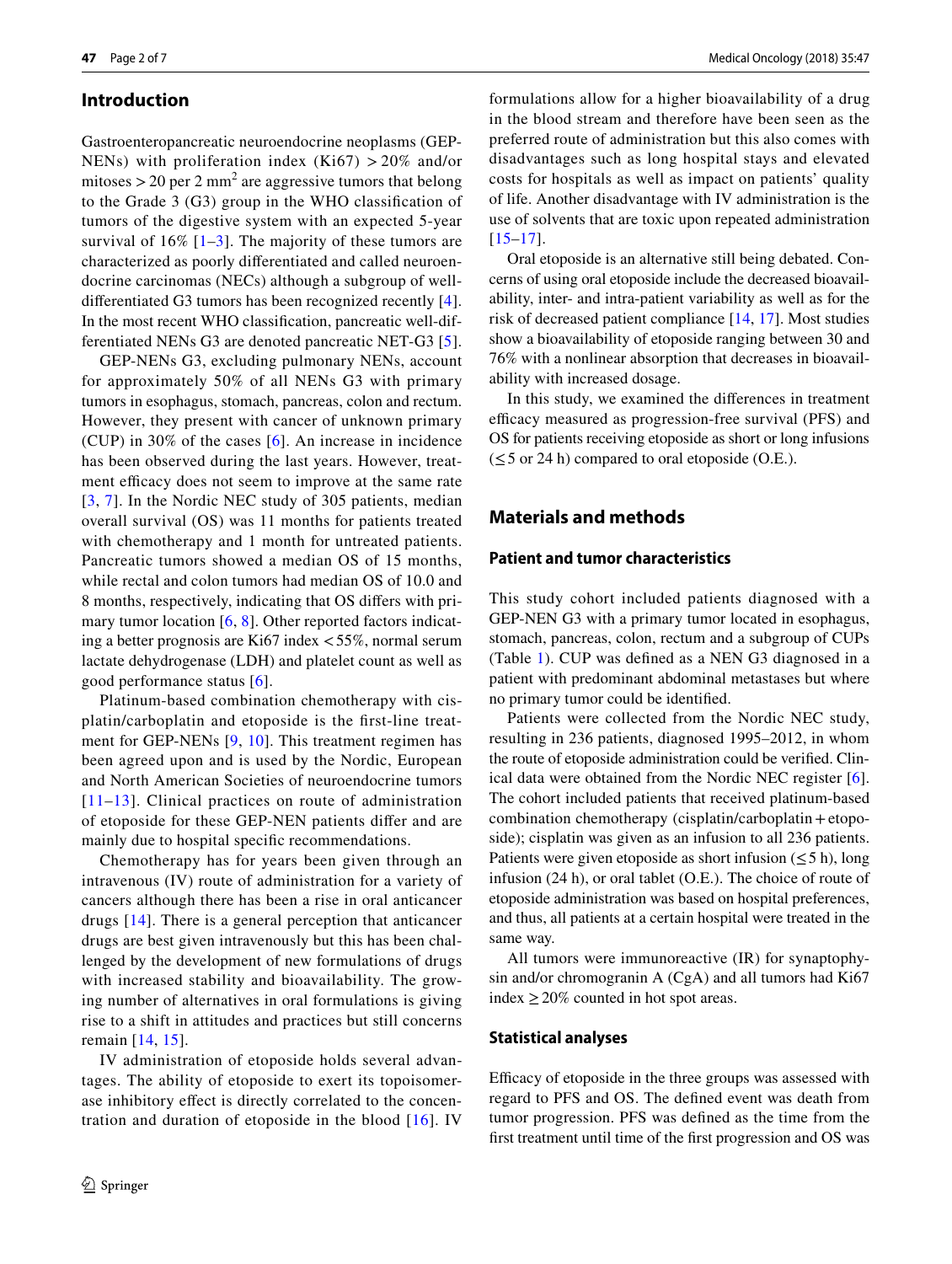|                                 | IV 24 h, $n$ $(\%)$ | IV $\leq$ 5 h, n $(\%)$ | O.E., $n$ $(\%)$ |  |
|---------------------------------|---------------------|-------------------------|------------------|--|
|                                 | 170                 | 33                      | 33               |  |
| Sex                             |                     |                         |                  |  |
| Male                            | 86 (51)             | 20(61)                  | 18(55)           |  |
| Female                          | 84 (49)             | 13 (39)                 | 15(45)           |  |
| Primary tumor                   |                     |                         |                  |  |
| Esophagus                       | 6(3)                | 2(6)                    | 0(0)             |  |
| Stomach                         | 10(6)               | 2(6)                    | 4(12)            |  |
| Pancreas                        | 48 (28)             | 8(24)                   | 10(31)           |  |
| Colon                           | 35(21)              | 7(21)                   | 4(12)            |  |
| Rectum                          | 12(7)               | 3(9)                    | 3(9)             |  |
| <b>CUP</b>                      | 59 (35)             | 11 (34)                 | 12(36)           |  |
| Chromogranin A immunoreactivity |                     |                         |                  |  |
| Positive                        | 142 (86)            | 24 (80)                 | 26 (85)          |  |
| Negative                        | 23 (14)             | 6(20)                   | 4(15)            |  |
| Synaptophysin immunoreactivity  |                     |                         |                  |  |
| Positive                        | 153 (94)            | 33 (100)                | 29 (94)          |  |
| Negative                        | 9(6)                | 0(0)                    | 2(6)             |  |
| Performance status              |                     |                         |                  |  |
| 0                               | 59 (37)             | 11 (34)                 | 8(25)            |  |
| 1                               | 83 (52)             | 16(48)                  | 17(53)           |  |
| $\overline{c}$                  | 14(9)               | 5(15)                   | 6(19)            |  |
| 3                               | 3(2)                | 1(3)                    | 1(3)             |  |
| <b>LDH</b>                      |                     |                         |                  |  |
| Normal                          | 55 (41)             | 11(33)                  | 18 (62)          |  |
| Elevated                        | 80 (59)             | 22 (67)                 | 11 (38)          |  |
| Metastatic stage                |                     |                         |                  |  |
| Local                           | 7(4)                | 3(9)                    | 1(3)             |  |
| Regional                        | 41 (24)             | 4(12)                   | 6(18)            |  |
| Distant                         | 122(72)             | 26(79)                  | 26(79)           |  |
| Ki67                            |                     |                         |                  |  |
| $< 55\%$                        | 79 (46)             | 19(58)                  | 17(52)           |  |
| $\geq 55\%$                     | 91 (54)             | 14 (42)                 | 16(48)           |  |
| Response                        |                     |                         |                  |  |
| Complete                        | 5(3)                | 0(0)                    | 2(7)             |  |
| Partial                         | 41(26)              | 8(29)                   | 8(27)            |  |
| Stable disease                  | 59 (37)             | 10(35,5)                | 13(43)           |  |
| Progressed disease              | 54 (34)             | 10(35.5)                | 7(23)            |  |

#### <span id="page-2-0"></span>**Table 1** Patient and baseline disease characteristics

Performance status: *ECOG* the Eastern Cooperative Oncology Group consensus for performance status, *Response* RECIST criteria, *IV* intravenous, *LDH* lactate dehydrogenase, *O.E.* oral etoposide

defned as the time from diagnosis of NEN G3 until date of death from neuroendocrine cancer; or if event was not found, censored at date of last observation.

Kaplan–Meier plots were used for PFS and OS analysis, and the log-rank test was used to compare curve separation according to type of etoposide administration. Cox proportional regression was performed for the estimation of hazard ratios (HRs) and confdence intervals (CIs). The two groups receiving IV infusions were compared to patients receiving O.E. Using a multivariate regression model, variables hypothesized to correlate with the clinical outcome were included to ensure that they would not confound with the analysis. These analyses were performed on dichotomized variables: sex (male vs. female), CgA (positive vs. negative), performance status ECOG  $(0+1 \text{ vs. } 2+3)$ , LDH (normal vs. elevated) and Ki67 (<55 vs.  $\geq$  55%). All statistical analyses were performed using IBM SPSS statistics software (v25, USA).

## **Ethics**

The study was approved and the need for consent was waived by the local ethics committee, Regionala etikprövningsnämnden (EPN), in Uppsala, Sweden (ref: 2008/397).

## **Results**

#### **Baseline patient characteristics**

Of the 236 patients included, 170 (72%) were given long infusions, oral etoposide and short infusions were given to 33 patients, respectively (Table [1](#page-2-0)). The median age in the whole cohort group was 61 years (range 27–85 years). Ki67 index was  $> 55\%$  in 54% of all the patients. All included patients died due to their malignant disease. The distribution of variables such as sex, performance status, CgA immunohistochemical expression, LDH levels, metastatic disease and treatment response was similar in all three groups. Adverse events were not recorded in the Nordic NEC registry, and hence, analysis of the safety profle could not be performed. Patient and disease characteristics are presented in Table [1.](#page-2-0)

### **Survival data**

PFS and OS showed no differences between the three groups. Median PFS for the whole cohort was 4.6 months and OS 13 months (Fig. [1a](#page-3-0), b). Median PFS for the IV 24 h was 3.8 months, 5.6 months for 5 h infusion and 5.4 months for oral treatment. OS was also similar between the three groups; 14.5 months for IV 24 h, 11 months for 5-h infusion and 11.3 for oral administration.

#### **Association between administration and prognosis**

Kaplan–Meier analysis for the three administrations did not show differences in PFS and OS (Fig. [1](#page-3-0)c,  $p = 0.67$ , Fig. [1d](#page-3-0),  $p=0.59$ ). Additional analyses, comparing survival curves for 3 and 6 months, showed no diferences in the short-term progression between the three groups (data not shown).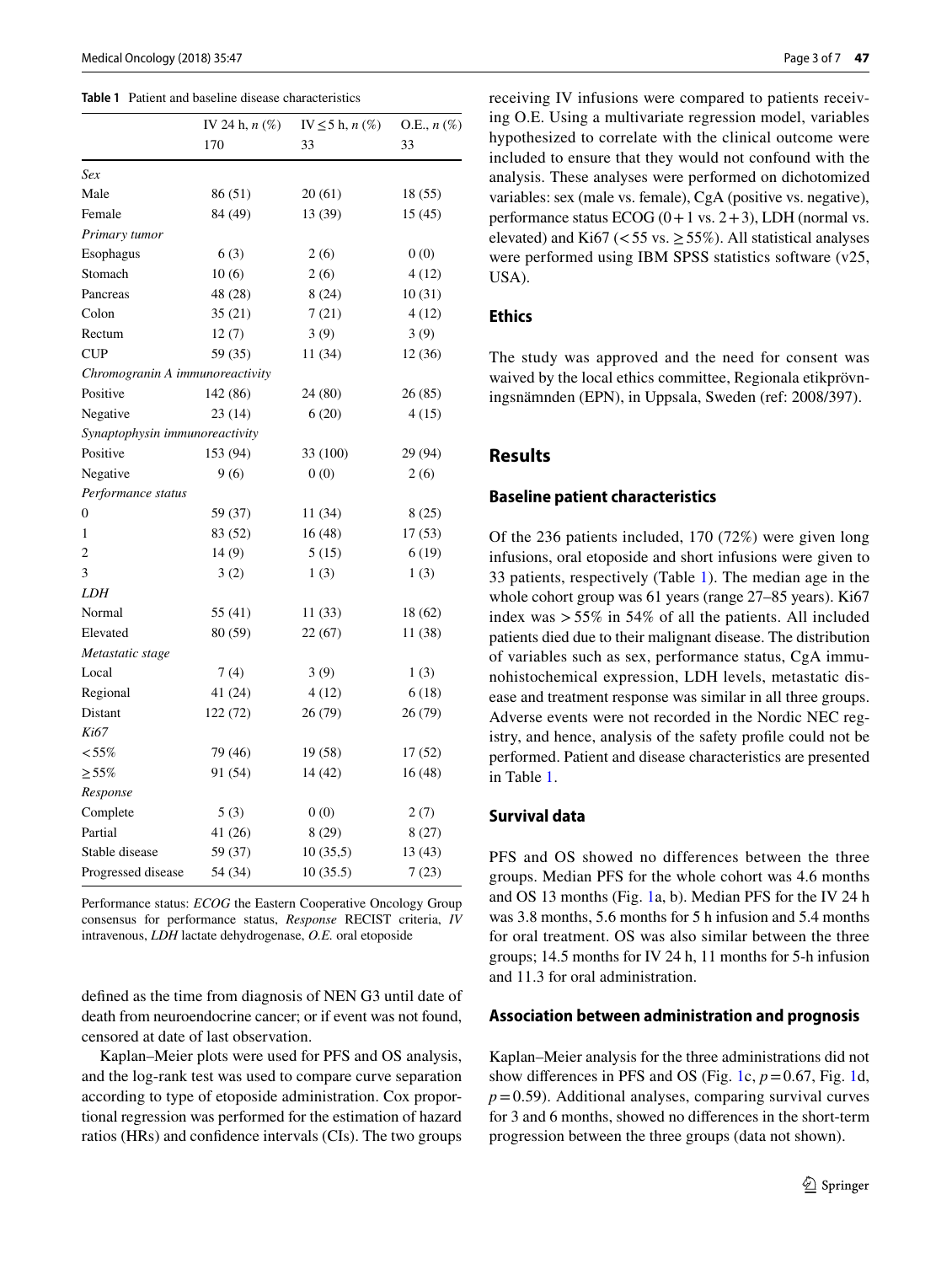

<span id="page-3-0"></span>**Fig. 1** Kaplan–Meier curves for PFS and OS. **a** PFS for whole cohort; **b** OS for whole cohort; **c**, **d** PFS and OS for the three administrations, intravenous long infusion (IV 24 h), intravenous short infusion (IV  $<$  5 h) and oral etoposide (O.E.)

To assess the efect of administration on survival, cox regression models for univariate and multivariate analyses were used. We found no diferences in progression and OS on the basis of administration when comparing oral admin-istration to short and long infusion (Table [2,](#page-4-0)  $p = 0.54$  and *p*=0.91 for PFS and *p*=0.38 and *p*=0.90 for OS). A worse performance status and elevated LDH were signifcantly associated with poorer survival. Patients with performance status  $2+3$  showed an almost doubled risk of progression  $(p=0.01)$  compared with patients with performance status 0 and 1 and almost four times poorer survival  $(p < 0.01)$ . Elevated LDH levels also associated signifcantly to shorter time to progression and poorer survival in this patient cohort. Patients with elevated LDH level had a 50% higher risk of progression and 70% risk of dying  $(p=0.01$  and *p*<0.01, respectively). Data are summarized in Table [2.](#page-4-0)

In the multivariate model adjusted for sex, Ki67, CgA, performance status, LDH and metastatic stage, no statistical associations between administration route and progression/ survival were found (Table [3](#page-4-1)).

# **Discussion**

In this large Nordic NEC register-based study, we examined diferences in disease progression and survival for patients receiving etoposide as 24 h infusions, shorter infusions or O.E. The main fnding is that there was no statistically signifcant diferences between the three administration groups, which suggest that no one of these administration routes is superior to another.

The cox regression analyses showed that none of the administration groups in particular were associated to better or poorer PFS or OS. Additional analyses to further exclude the risk of confounding factors showed no signifcant diferences between the three groups.

The data from this study suggest that, although more frequently used, IV formulations may not be the ultimate route of administration.

Studies of head-to-head comparisons between IV etoposide and O.E. are limited with conficting data. Some studies suggest that O.E. is better or at least equally effective as IV etoposide and some studies report the opposite. O.E. given to patients with ovarian cancer and prostate cancer as the second-line treatment showed the same or better efficacy and safety as IV administration [\[18](#page-5-15), [19\]](#page-5-16). In a study on patients with castration-resistant prostate cancer, the efficacy, compliance and safety profle did not difer between etoposide given IV versus orally [[19](#page-5-16)]. These results suggest, in accordance with our results, that O.E. may be a valuable option to consider when treating patients with etoposide.

A study on patients with non-small cell lung cancer demonstrated that the safety profle for O.E. is signifcantly better to that of IV etoposide. In this cohort, there was a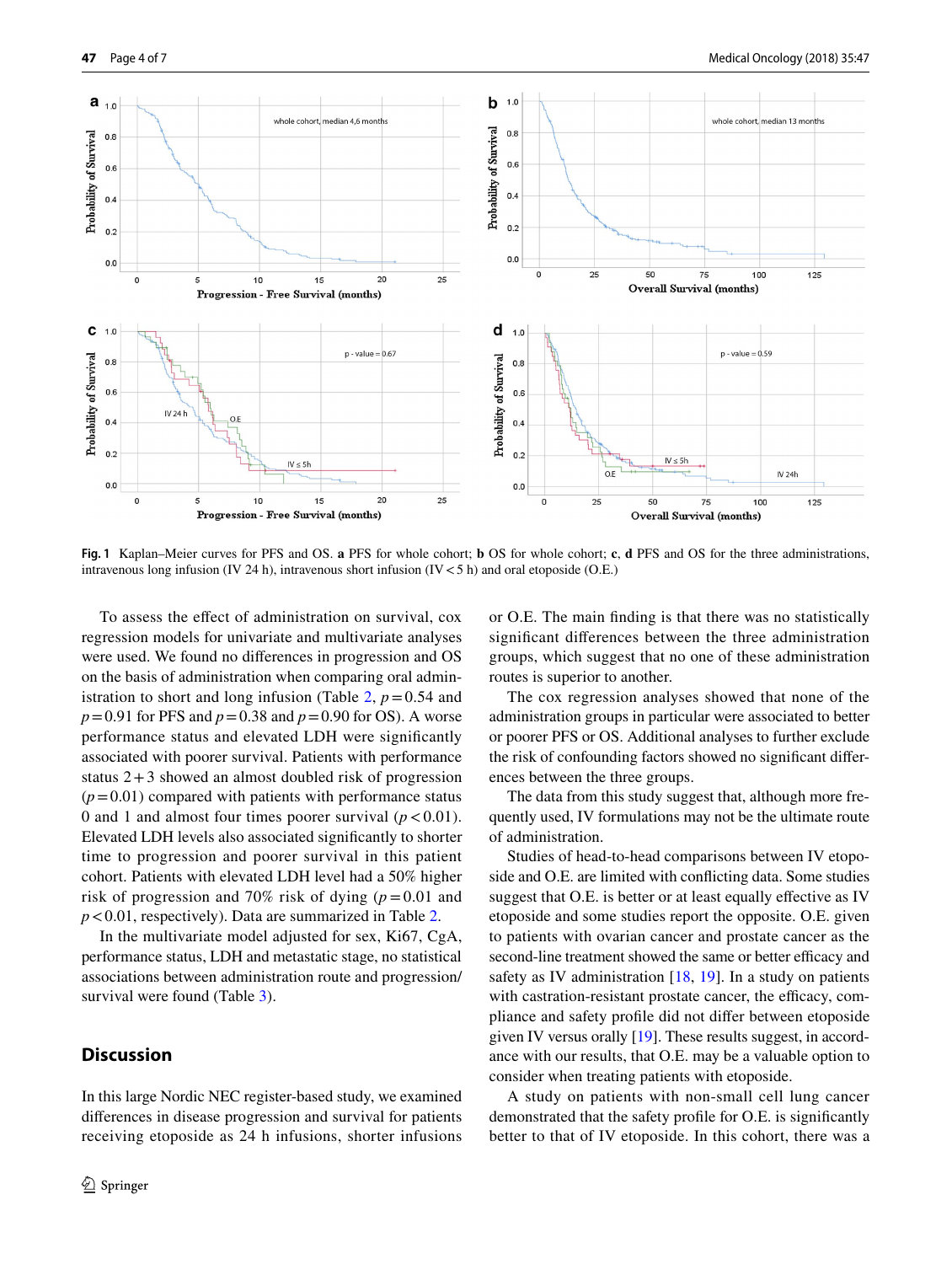#### <span id="page-4-0"></span>**Table 2** Univariate analysis

|                              | Progression-free<br>survival |          | Overall survival                |           |
|------------------------------|------------------------------|----------|---------------------------------|-----------|
|                              |                              |          | HR (95% CI) p value HR (95% CI) | $p$ value |
| Administration               |                              |          |                                 |           |
| $IV \leq 5$ h versus<br>O.E. | $1.2(0.7-1.8)$               | 0.54     | $0.8(0.6-1.2)$                  | 0.38      |
| IV 24 h versus<br>O.E.       | $1.0(0.5-1.7)$               | 0.91     | $1.0(0.6-1.6)$                  | 0.90      |
| Sex                          |                              |          |                                 |           |
| Male versus<br>female        | $1.0(0.7-1.3)$               | 0.92     | $0.9(0.7-1.2)$                  | 0.65      |
| Ki67                         |                              |          |                                 |           |
| $< 55$ versus $> 55\%$       | $1.0(0.7-1.3)$               | 0.92     | $1.3(0.9-1.7)$                  | 0.12      |
| CgA immunoreactivity         |                              |          |                                 |           |
| Positive versus<br>negative  | $1.0(0.7-1.5)$               | 0.92     | $1.3(0.9-1.9)$                  | 0.23      |
| ECOG performance status      |                              |          |                                 |           |
| $0+1$ versus $2+3$           | $1.8(1.2-2.8)$               | $0.01**$ | $3.8(2.5-5.7)$                  | $<0.01**$ |
| <b>LDH</b>                   |                              |          |                                 |           |
| Normal versus<br>elevated    | $1.5(1.1-2.1)$               | $0.01**$ | $1.7(1.3-2.4)$                  | $<0.01**$ |
| Metastatic stage             |                              |          |                                 |           |
| Local versus<br>distant      | $1.0(0.4-2.6)$               | 0.96     | $0.9(0.5-1.8)$                  | 0.76      |
| Regional versus<br>distant   | $0.9(0.4-2.4)$               | 0.95     | $1.0(0.5-2.0)$                  | 0.91      |

Hazard ratio (HR) and 95% confdence intervals (CI) obtained from cox regression models

*CgA* chromogranin A, *ECOG* the Eastern Cooperative Oncology Group consensus for performance status, *IV* intravenous, *LDH* lactate dehydrogenase, *O.E.* oral etoposide

\*Correlation is signifcant at the 0.05 level

\*\*Correlation is signifcant at the 0.01 level

signifcantly higher need for hospitalization due to neutropenia in the IV group compared to the oral group [[20\]](#page-5-17).

However, results favoring IV formulations have also been demonstrated. There are limitations of oral chemotherapy that may be the cause of their slow implementation in the clinic, such as variability in concentrations, uptake and safety profle. A study showed that O.E. has three times higher intra-patient variability and twice as high inter-patient variability when compared to IV formulation of the drug [\[17](#page-5-14)]. How important these inter- and intra-patient variabilities are for the survival of the patients is not concluded. Drug–drug interaction is another concern when giving etoposide orally. Etoposide interacts with the commonly used antifungal agent, ketoconazole, resulting in an increase in the etoposide concentration systemically [[21\]](#page-6-0).

The oral administration route for etoposide is an easier, by patients often preferred approach rather than IV infusions. An 89% preference for oral chemotherapy compared to IV

<span id="page-4-1"></span>**Table 3** Multivariate analysis

|                              | Progression-free<br>survival |           | Overall survival    |             |
|------------------------------|------------------------------|-----------|---------------------|-------------|
|                              | HR $(95\%$ CI)               | $p$ value | HR (95% CI) p value |             |
| Administration               |                              |           |                     |             |
| IV $\leq$ 5 h versus<br>O.E. | $1.2(0.7-2.2)$               | 0.42      | $1.1(0.6-1.8)$      | 0.79        |
| IV 24 h versus<br>O.E.       | $1.0(0.5-1.9)$               | 0.99      | $1.1(0.6-1.9)$      | 0.86        |
| Sex                          |                              |           |                     |             |
| Male versus<br>female        | $0.9(0.7-1.3)$               | 0.71      | $0.8(0.6-1.1)$      | 0.22        |
| Ki67                         |                              |           |                     |             |
| $< 55$ versus<br>$> 55\%$    | $1.1(0.8-1.6)$               | 0.57      | $1.3(0.9-1.8)$      | 0.17        |
| CgA <i>immunoreactivity</i>  |                              |           |                     |             |
| Positive versus<br>negative  | $0.7(0.4-1.1)$               | 0.13      | $0.8(0.5-1.3)$      | 0.35        |
| ECOG performance status      |                              |           |                     |             |
| $0+1$ versus $2+3$           | $1.9(1.2-3.3)$               | $<0.01**$ | $3.8(2.4-6.2)$      | ${<}0.01**$ |
| LDH                          |                              |           |                     |             |
| Normal versus<br>elevated    | $1.4(0.7-2.0)$               | 0.07      | $1.6(1.1-2.2)$      | $0.02*$     |
| Metastatic stage             |                              |           |                     |             |
| Local versus<br>distant      | $1.1(0.4-2.9)$               | 0.88      | $1.2(0.6-2.6)$      | 0.62        |
| Regional versus<br>distant   | $0.9(0.4-2.5)$               | 0.91      | $1.2(0.6-2.5)$      | 0.59        |

Hazard ratio (HR) and 95% confdence intervals (CI) obtained from cox regression models

*CgA* chromogranin A, *ECOG* the Eastern Cooperative Oncology Group consensus for performance status, *IV* intravenous, *LDH* lactate dehydrogenase, *O.E.* oral etoposide

\*Correlation is signifcant at the 0.05 level

\*\*Correlation is signifcant at the 0.01 level

was reported in a study from 1997 and in a meta-analysis of 13 research papers in 2016, the reported preference for oral chemotherapy was 85%. These results indicate a strong patient preference for oral administration, with no clear studies refuting the use of oral chemotherapy [[22](#page-6-1), [23](#page-6-2)]. Oral chemotherapy also decreases the cost associated with hospital stays for infusions, and it decreases the pains of puncture wounds in patients and offers a more convenient alternative. The cost efectiveness of oral chemotherapy has been investigated in few studies and many times with favorable outcome for the oral formulations [[24,](#page-6-3) [25\]](#page-6-4).

In conclusion, there are no conclusive results to indicate which route of administration of etoposide is superior. Our results indicate that the three ways of administrating etoposide did not differ with regard to efficacy in PFS or OS and that oral may be favorable option for cancer patients in a palliative setting.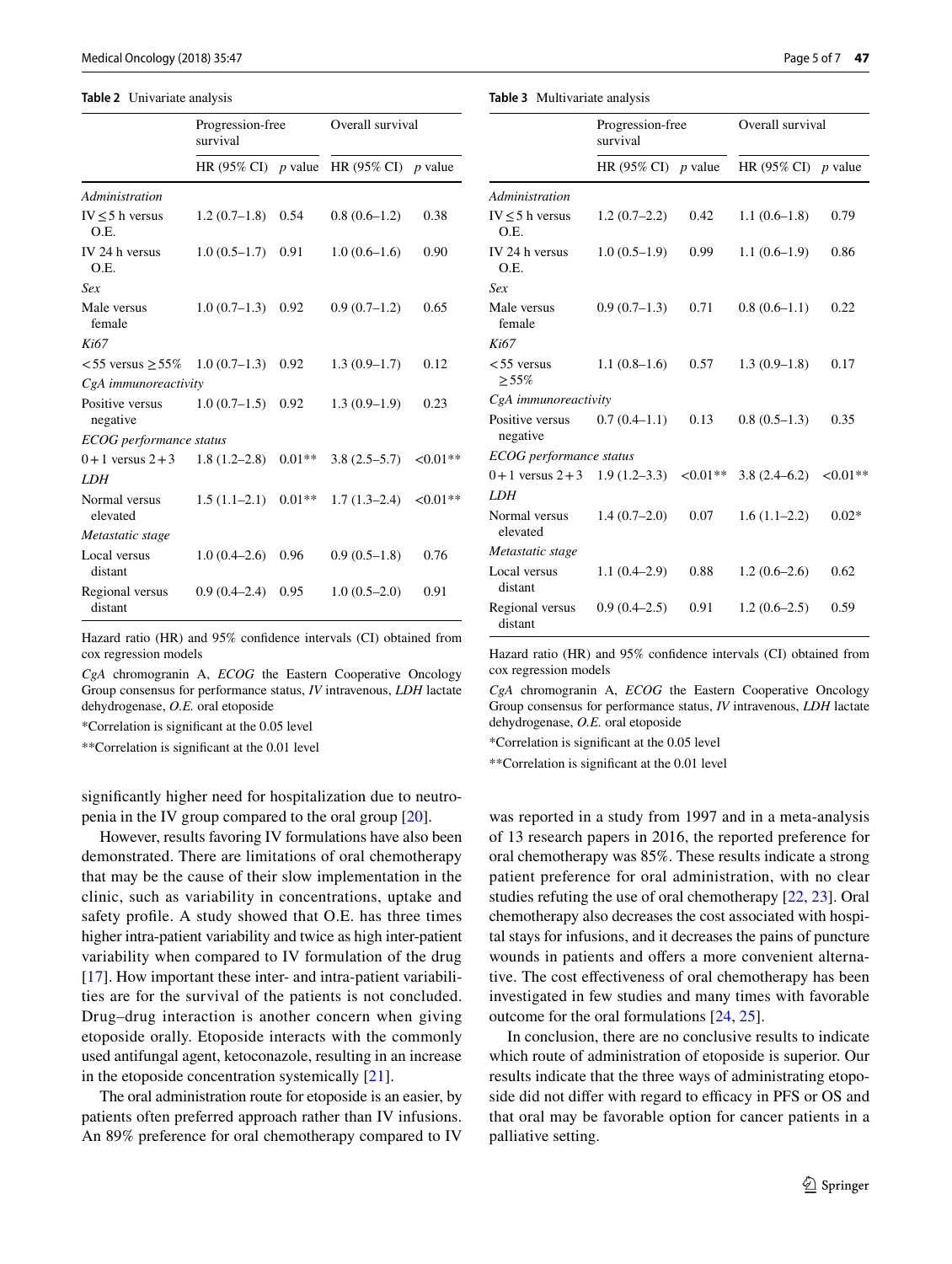Previously, studies have shown conficting results leading to a disadvantage for oral chemotherapy being used clinically. However, our data imply that oral administration of etoposide may be a good alternative for GEP-NEN G3 patients. Prospective studies are needed in order to validate and establish a consensus on the efficacy of oral chemotherapy and whether this option is being overlooked with regard to cost efectiveness, safety and patient preference.

**Funding** This study was funded by the Swedish Cancer Society (CAN558/2014), the Lions Foundation for Cancer Research at the Uppsala University Hospital and Selander foundation and the foundation for International Studies at the Faculty of Health Science, University of Copenhagen.

#### **Compliance with ethical standards**

**Conflict of interest** The authors declare that they have no confict of interest.

**Open Access** This article is distributed under the terms of the Creative Commons Attribution 4.0 International License [\(http://creativeco](http://creativecommons.org/licenses/by/4.0/) [mmons.org/licenses/by/4.0/](http://creativecommons.org/licenses/by/4.0/)), which permits unrestricted use, distribution, and reproduction in any medium, provided you give appropriate credit to the original author(s) and the source, provide a link to the Creative Commons license, and indicate if changes were made.

# **References**

- <span id="page-5-0"></span>1. Bosman FT, World Health Organization, International Agency for Research on Cancer. WHO classifcation of tumours of the digestive system. World Health Organization classifcation of tumours. 4th ed. Lyon: IARC Press; 2010.
- 2. Basturk O, Yang Z, Tang LH, Hruban RH, Adsay V, McCall CM, et al. The high-grade (WHO G3) pancreatic neuroendocrine tumor category is morphologically and biologically heterogenous and includes both well diferentiated and poorly differentiated neoplasms. Am J Surg Pathol. 2015;39(5):683–90. [https://doi.org/10.1097/PAS.0000000000000408.](https://doi.org/10.1097/PAS.0000000000000408)
- <span id="page-5-1"></span>3. Sorbye H, Strosberg J, Baudin E, Klimstra DS, Yao JC. Gastroenteropancreatic high-grade neuroendocrine carcinoma. Cancer. 2014;120(18):2814–23.<https://doi.org/10.1002/cncr.28721>.
- <span id="page-5-2"></span>4. Tang LH, Basturk O, Sue JJ, Klimstra DS. A practical approach to the classifcation of WHO grade 3 (G3) well-diferentiated neuroendocrine tumor (WD-NET) and poorly diferentiated neuroendocrine carcinoma (PD-NEC) of the pancreas. Am J Surg Pathol. 2016;40(9):1192–202. [https://doi.org/10.1097/](https://doi.org/10.1097/PAS.0000000000000662) [PAS.0000000000000662](https://doi.org/10.1097/PAS.0000000000000662).
- <span id="page-5-3"></span>5. Klöppel GK, David S, Hruban RH, Adsay V, Capella C, Couvelard A, Komminoth P, La Rosa S, Ohike N, Osamura RY, Perren A, Scoazec J-Y, Rindi G. Pancreatic neuroendocrine tumors: update on the new world health organization classifcation. AJSP Rev Rep. 2017;22(5):233–9.
- <span id="page-5-4"></span>6. Sorbye H, Welin S, Langer SW, Vestermark LW, Holt N, Osterlund P, et al. Predictive and prognostic factors for treatment and survival in 305 patients with advanced gastrointestinal neuroendocrine carcinoma (WHO G3): the NORDIC NEC study. Ann Oncol. 2013;24(1):152–60. [https://doi.org/10.1093/annon](https://doi.org/10.1093/annonc/mds276) [c/mds276](https://doi.org/10.1093/annonc/mds276).
- Medical Oncology (2018) 35:47
- <span id="page-5-5"></span>7. Ilett EE, Langer SW, Olsen IH, Federspiel B, Kjaer A, Knigge U. Neuroendocrine carcinomas of the gastroenteropancreatic system: a comprehensive review. Diagnostics (Basel). 2015;5(2):119–76.<https://doi.org/10.3390/diagnostics5020119>.
- <span id="page-5-6"></span>8. Haugvik SP, Janson ET, Osterlund P, Langer SW, Falk RS, Labori KJ, et al. Surgical treatment as a principle for patients with high-grade pancreatic neuroendocrine carcinoma: a nordic multicenter comparative study. Ann Surg Oncol. 2016;23(5):1721–8. [https://doi.org/10.1245/s1043](https://doi.org/10.1245/s10434-015-5013-2) [4-015-5013-2.](https://doi.org/10.1245/s10434-015-5013-2)
- <span id="page-5-7"></span>9. Bongiovanni A, Riva N, Ricci M, Liverani C, La Manna F, De Vita A, et al. First-line chemotherapy in patients with metastatic gastroenteropancreatic neuroendocrine carcinoma. OncoTargets Ther. 2015;8:3613–9. [https://doi.org/10.2147/OTT.S91971.](https://doi.org/10.2147/OTT.S91971)
- <span id="page-5-8"></span>10. Moertel CG, Kvols LK, O'Connell MJ, Rubin J. Treatment of neuroendocrine carcinomas with combined etoposide and cisplatin. Evidence of major therapeutic activity in the anaplastic variants of these neoplasms. Cancer. 1991;68(2):227–32.
- <span id="page-5-9"></span>11. Strosberg JR, Coppola D, Klimstra DS, Phan AT, Kulke MH, Wiseman GA, et al. The NANETS consensus guidelines for the diagnosis and management of poorly diferentiated (highgrade) extrapulmonary neuroendocrine carcinomas. Pancreas. 2010;39(6):799–800. [https://doi.org/10.1097/MPA.0b013e3181](https://doi.org/10.1097/MPA.0b013e3181ebb56f) [ebb56f.](https://doi.org/10.1097/MPA.0b013e3181ebb56f)
- 12. Janson ET, Sorbye H, Welin S, Federspiel B, Gronbaek H, Hellman P, et al. Nordic guidelines 2014 for diagnosis and treatment of gastroenteropancreatic neuroendocrine neoplasms. Acta Oncol. 2014;53(10):1284–97. [https://doi.org/10.3109/02841](https://doi.org/10.3109/0284186X.2014.941999) [86X.2014.941999.](https://doi.org/10.3109/0284186X.2014.941999)
- <span id="page-5-10"></span>13. Garcia-Carbonero R, Sorbye H, Baudin E, Raymond E, Wiedenmann B, Niederle B, et al. ENETS consensus guidelines for high-grade gastroenteropancreatic neuroendocrine tumors and neuroendocrine carcinomas. Neuroendocrinology. 2016;103(2):186–94.<https://doi.org/10.1159/000443172>.
- <span id="page-5-11"></span>14. O'Neill VJ, Twelves CJ. Oral cancer treatment: developments in chemotherapy and beyond. Br J Cancer. 2002;87(9):933–7. <https://doi.org/10.1038/sj.bjc.6600591>.
- <span id="page-5-12"></span>15. Rezonja R, Knez L, Cufer T, Mrhar A. Oral treatment with etoposide in small cell lung cancer—dilemmas and solutions. Radiol Oncol. 2013;47(1):1–13. [https://doi.org/10.2478/](https://doi.org/10.2478/raon-2013-0008) [raon-2013-0008](https://doi.org/10.2478/raon-2013-0008).
- <span id="page-5-13"></span>16. Chabot GG, Armand JP, Terret C, de Forni M, Abigerges D, Winograd B, et al. Etoposide bioavailability after oral administration of the prodrug etoposide phosphate in cancer patients during a phase I study. J Clin Oncol. 1996;14(7):2020–30. [https](https://doi.org/10.1200/JCO.1996.14.7.2020) [://doi.org/10.1200/JCO.1996.14.7.2020.](https://doi.org/10.1200/JCO.1996.14.7.2020)
- <span id="page-5-14"></span>17. Hande K, Messenger M, Wagner J, Krozely M, Kaul S. Inter- and intrapatient variability in etoposide kinetics with oral and intravenous drug administration. Clin Cancer Res. 1999;5(10):2742–7.
- <span id="page-5-15"></span>18. van der Burg ME, de Wit R, van Putten WL, Logmans A, Kruit WH, Stoter G, et al. Weekly cisplatin and daily oral etoposide is highly efective in platinum pretreated ovarian cancer. Br J Cancer. 2002;86(1):19–25. [https://doi.org/10.1038/sj.bjc.66000](https://doi.org/10.1038/sj.bjc.6600002) [02.](https://doi.org/10.1038/sj.bjc.6600002)
- <span id="page-5-16"></span>19. Caubet M, Dobi E, Pozet A, Almotlak H, Montcuquet P, Maurina T, et al. Carboplatin–etoposide combination chemotherapy in metastatic castration-resistant prostate cancer: a retrospective study. Mol Clin Oncol. 2015;3(6):1208–12. [https://doi.](https://doi.org/10.3892/mco.2015.628) [org/10.3892/mco.2015.628](https://doi.org/10.3892/mco.2015.628).
- <span id="page-5-17"></span>20. Jeremic B, Shibamoto Y, Milicic B, Milisavljevic S, Nikolic N, Dagovic A, et al. Prolonged oral versus high-dose intravenous etoposide in combination with carboplatin for stage IV non-small-cell lung cancer (NSCLC): a randomized trial. Lung Cancer. 1999;25(3):207–14.